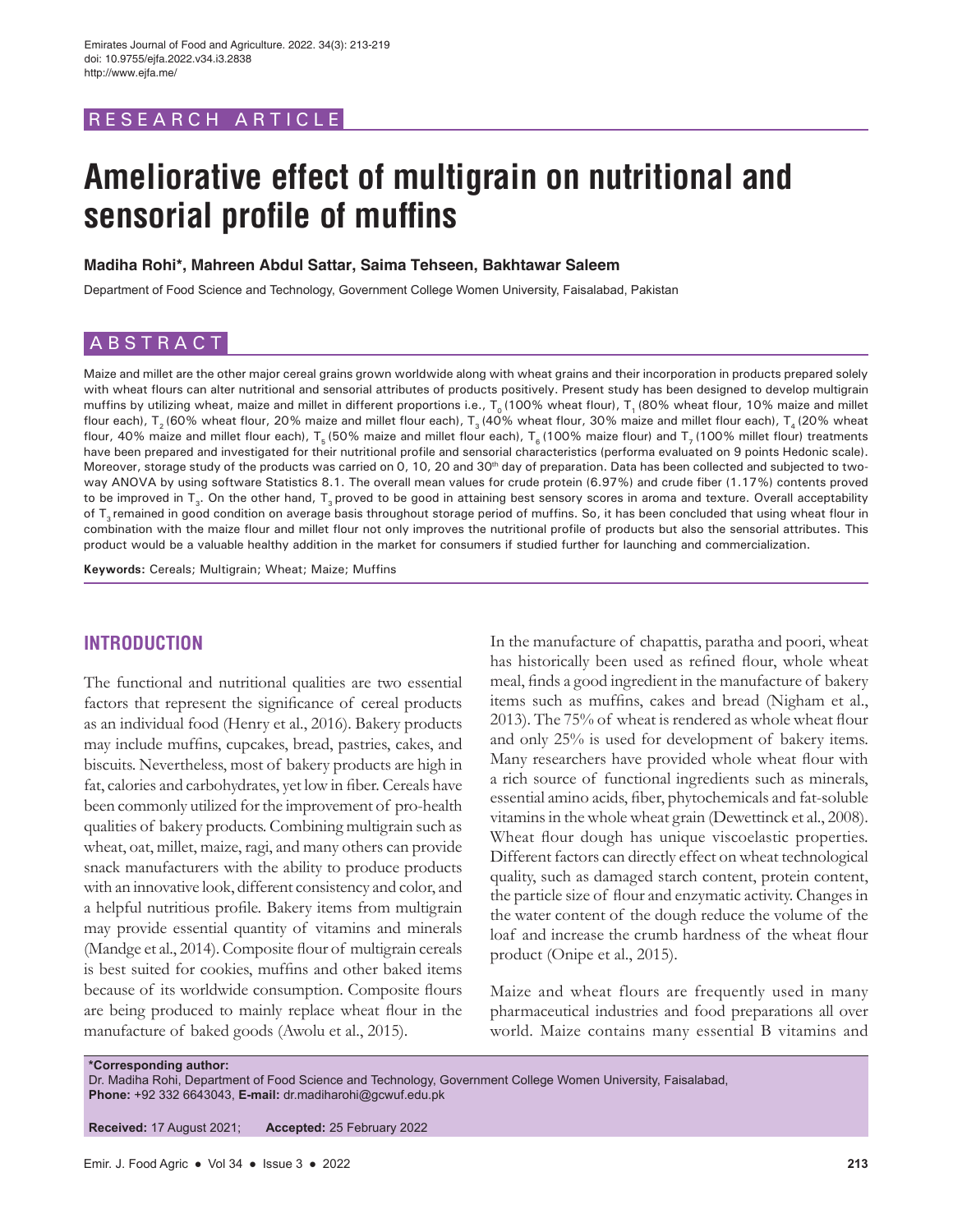minerals (Ranum et al., 2014). Maize is nutritionally superior cereal to others in various ways, except in terms of protein content. Starch, which is 72-73% of the grain weight, is the main chemical component of maize (Zhang et al., 2014). Maize has a higher content of sugar, iron and fiber than wheat and rice. The use of maize flour for the preparation of baked items helps to decrease the dependency of developing countries on imported wheat (Zhang et al., 2014). Wheat flour is partial replaced with corn flour for bread manufacturing which resulted in increase in nutritional value with acceptable physical and sensory characteristics (Begum et al., 2013). Maize grain can be consumed fresh by boiling or roasting. It may also be traditionally processed by wet or dry milling into a variety of the food products (Otunola et al., 2012). It is also processed into snacks like popcorn, and kokoro (Olanipekun et al., 2015).

Millets contain abundant phytochemicals and micronutrients and due to these nutritional benefits, millets are termed as "nutri-cereals" (Singh et al., 2012). As compared to other cereal grains, millets are less costly and millet fortification is a cost-effective approach that can take advantage of the deficiency and is a viable strategy to increase the consumption of fortified millet products. The supply of nutrients and the production of products can also be improved by fortifying millets (Singh et al., 2012). Among cereals, millets are unique due to their higher amount of calcium, dietary fiber, polyphenols and protein. Millets are found to have higher quantity of minerals when compared to wheat (Devi et al., 2011). Millet is often starchy, and good sources of vitamin b complex are the bran layer of millet (Odusola et al., 2013). For human consumption, millet is commonly used in the form of roti and other food preparations. Millet is also used to prepare different traditional foods and beverages such as dosa, porridges, breads, babies and snack foods, especially in bread, cookies and crackers that target the nutritional requirements of the customer (Rai et al., 2015).

Muffins are cereal products that include essential macronutrients and can be easily supplemented and enriched by changing the ingredients (Singh et al., 2012). Studies carried out to use multigrain in bakery products are very limited the main purpose of replacing wheat flour in bakery products with other cereals (millet and maize) is to bring more practical and nutritious value to bakery products while helping to encourage locally grown crops. Adding such substitutes has influenced the consistency of baking and the overall acceptance of the customer in turn. It has always been a major challenge to define the correct proportion of such substitute items in the baking industry. Precise proportions of different grains for various bakery applications have not been explored or finalized due to complexity and diversity of bakery process and

products. Hence, it is important to understand and explore the impact of replacing wheat flour with other grains on finished product properties to recognize best proportions (Zhang et al., 2014).

#### **Objectives**

Keeping in view potential of other cereals to replace wheat flour in bakery product as well as to promote locally grown crops, present study is designed to achieve the following objectives:

- Preparation of multigrain muffins and evaluation of their proximate composition and sensorial characteristics.
- Studying the effect of storage period on different nutritional and sensory aspects of multigrain muffins.

# **MATERIALS AND METHODS**

To achieve the objectives of designed study following materials and methods had been followed:

#### **Procurement of raw material**

The study was carried out using wheat, corn and millet flour in various combinations to create multigrain muffins. The raw materials like wheat, corn and millet flour as well as all other ingredients required for muffins, was taken locally marketing from Faisalabad.

### **Preparation of muffins**

Ingredients for control muffins, of flour (100g), baking powder (6g), granulated sugar (150g), whole milk (200Ml), salt (0.5g), 1 large egg and butter (20g) were used by (Romjaun et al., 2013). Treatment plan for preparation of muffins (select on trial basis) with different cereal combinations is shown in Table 1. and the muffins were prepared as described by Rajiv et al. (2011), with some modifications.

#### **Storage study**

After preparation, muffins were wrapped in linear low density polyethylene (LLDPE) and stored at room temperature for 30 days (Sharma et al., 2016).

| <b>Treatments</b> | Wheat flour (g) | Corn flour (g) | Millet flour (g) |
|-------------------|-----------------|----------------|------------------|
| $T_{o}$           | Control (100)   |                |                  |
| $T_{\rm a}$       | 80              | 10             | 10               |
| $T_{2}$           | 60              | 20             | 20               |
| $T_{3}$           | 40              | 30             | 30               |
| $T_{4}$           | 20              | 40             | 40               |
| $T_{5}$           | 0               | 50             | 50               |
| $T_{6}$           | 0               | 100            | 0                |
|                   | 0               | 0              | 100              |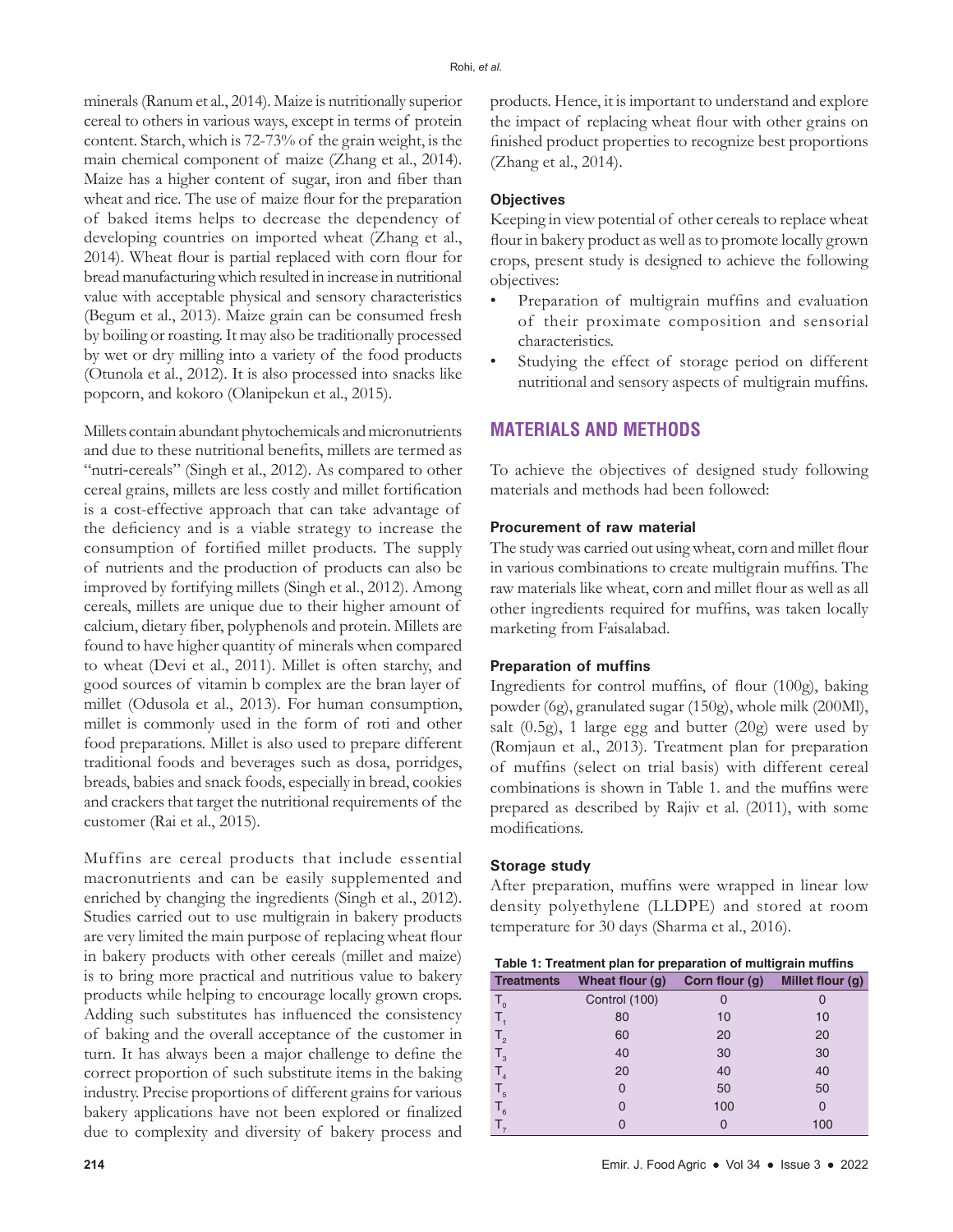# **Analysis of multigrain muffins**

# *Proximate composition*

# Moisture content

The moisture content of each sample was determined by drying sample in an oven at a temperature of  $105 \pm 5$  °C till to a constant weight according method described in the AACC (2009).

#### Crude protein content

The nitrogen content was determined in each sample by Kjeldahl's method as described in AACC (2009). Percent crude protein was calculated by multiplying the nitrogen with factor 6.25.

#### Crude fat content

The fat contents were determined by using petroleum ether as solvent in soxhlet apparatus according to the method described in the AACC (2009).

#### Crude fiber content

For determination of crude fiber content, the defatted and dried samples was digested with 1.25  $\%$  H<sub>2</sub>SO<sub>4</sub> followed by 1.25 % NaOH solution as described in AACC (2009).

#### Sensory analysis

The evaluation of muffins was carried out for various sensory attributes like color, aroma, taste, texture and over all acceptability. Sensory performa had been developed and subjected to a panel of sensory experts for evaluating the product sensory characters though 9-points Hedonic scale (Singh et al., 2020). Each treatment was evaluated for sensory characters on  $0$ ,  $10<sup>th</sup>$ ,  $20<sup>th</sup>$  and  $30<sup>th</sup>$  day of storage.

#### **Statistical analysis**

Data collected and subjected to statistical analysis for determination of level of significance through two factor factorial test. Software used for this statistical study was Statistics 8.1. (Montgomery et al., 2013).

# **RESULTS AND DISCUSSIONS**

#### **Proximate composition of multigrain muffins**

Mean values regarding the moisture content has been presented in Table 2. Analysis of variance for moisture content score of multigrain muffins are presented highly significant results P≤0.01. The overall mean for moisture content ranged from 21.10% to 26.33%. During the storage time period (0 to 30 days)  $T<sub>1</sub>$  showed good scores on 0, 10 and 20 days of storage intervals. Whereas  $\mathrm{T}_0$  showed lowest moisture score. However, with respect to storage days, highest moisture score was found at 0 day and its value increased in all treatments as storage time proceeds to 30 days. Similar findings have also been reported earlier Rehman et al. (2016) in which moisture content ranged from 19.20% to 29.00%.

The mean values regarding the crude protein has been shown in Table 3. Analysis of variance for crude protein score of multigrain muffins showed highly significant results p≤0.01. The crude protein content ranged from 6.28% to 7.79%. During the storage time period (0 to 30 days)  $T<sub>z</sub>$  acquired good scores on 0, 10 and 20 days of storage intervals and  $T_7$  showed good score on the 30 day of storage time period these treatments indicates the best storage of muffins. Whereas  $\mathrm{T}_0$  showed lowest crude protein score. However, with respect to storage, highest crude protein score was found at 0 day and its value decreased in all treatments as storage time proceeds to 30 days. Similar findings have been reported earlier Li et al. (2017) in which crude protein content ranged from 5.0% to 8.9%.

The mean values regarding the crude fat of multigrain has been displayed in Table 4. Analysis of variance for crude fat score of multigrain composite flours muffins showed highly significant results p≤0.01. The crude fat content ranges from 8.87% to 12.88%. During the storage time period (0 to 30 days)  $T<sub>1</sub>$  acquired good scores on 0, 10, 20 and 30 days of storage intervals and  $\mathrm{T}_\mathrm{0}$  shows good score on the 30 day of storage time period these treatments indicates the best storage of muffins. Whereas  $\mathrm{T}_7$  showed lowest crude fat score. However, with respect to storage, highest crude fat score was found at 0 day and its value decreased in all treatments as storage time proceeds to 30 days. Similar findings have been reported earlier Segura et al*.* (2011) in which crude fat ranged from 4.28% to 16.91%.

The mean values regarding crude fiber are presented in Table 5. Analyses of variance for crude fiber score of multigrain composite flours muffins showed highly significant results p≤0.01. The crude fiber content ranges from 21.10% to 25.98%. During the storage time period (0 to 30 days)  $T<sub>1</sub>$  acquired good scores on 0, 10 and 20 days of storage intervals and  $\mathrm{T}_0$  shows good score on the 30 day of storage time period these treatments indicates the best storage of muffins. During this study, with respect to treatments,  $\mathrm{T}_5$  showed highest crude fiber score. Whereas  $\mathrm{T}_0$  showed lowest crude fiber score. However, with respect to storage, highest crude fiber score was found at 0 day and its value decreased in all treatments as storage time proceeds to 30 days. Similar findings have been reported earlier Olaoye et al. (2008) in which crude fiber contents ranged from 20.05% to 16.27%.

#### **Sensory evaluation**

The mean values regarding aroma score of multigrain muffins has been displayed in Table 6. Analysis of variance for aroma of multigrain composite flours muffins showed highly significant results p≤0.01. The aroma score ranged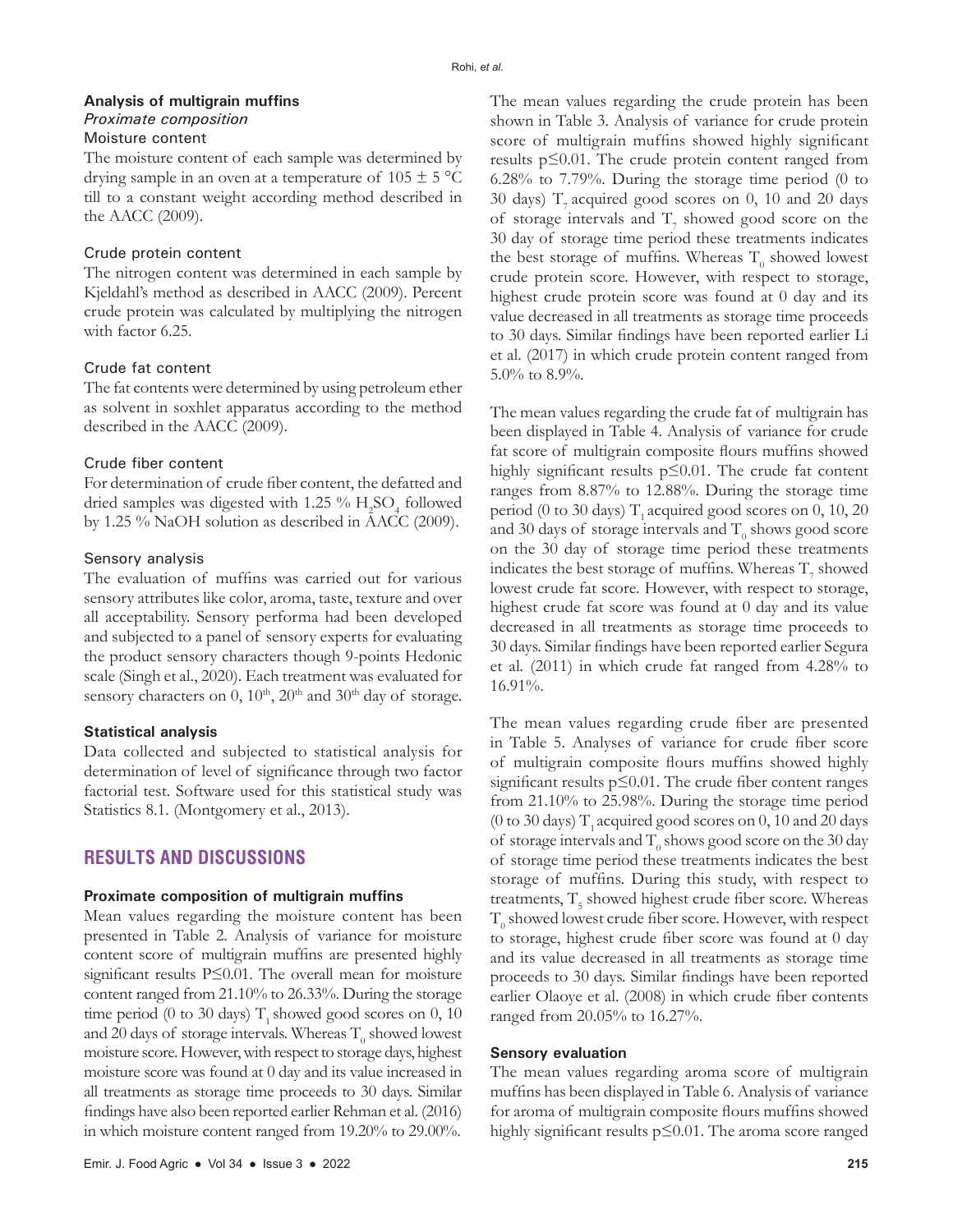#### **Table 2: Effect of treatments and days on crude moisture means of multigrain muffins**

| <b>Treatments</b>                                                   |                    |                    | <b>Means</b>       |                    |                     |
|---------------------------------------------------------------------|--------------------|--------------------|--------------------|--------------------|---------------------|
|                                                                     | $\bf{0}$           | 10                 | 20                 | 30                 |                     |
| $T_{0}$                                                             | 21.19 <sup>c</sup> | 21.12a             | 21.07 <sup>b</sup> | 21.00 <sup>d</sup> | 21.10 <sup>c</sup>  |
| $T_{1}$                                                             | 23.16 <sup>b</sup> | 23.29a             | 23.30a             | 23.10 <sup>b</sup> | $23.21^{bc}$        |
| T <sub>2</sub>                                                      | 23.82a             | 23.86a             | 23.21 <sup>b</sup> | 23.84a             | 23.68bc             |
| $T_{3}$                                                             | 24.95a             | 24.92 <sup>b</sup> | 24.94 <sup>b</sup> | 24.95a             | 24.94 <sup>b</sup>  |
| T <sub>4</sub>                                                      | 25.74 <sup>d</sup> | 25.89a             | 25.86 <sup>a</sup> | 25.89 <sup>b</sup> | 25.84ab             |
| $T_{5}$                                                             | $26.15^{\circ}$    | 26.37a             | 26.49a             | 26.29 <sup>b</sup> | 26.33a              |
| $T_{6}$                                                             | $25.60^\circ$      | 25.86 <sup>b</sup> | 26.01a             | 25.96 <sup>b</sup> | 25.86 <sup>ab</sup> |
| $T_{7}$                                                             | 25.87a             | 25.93c             | 25.90 <sup>b</sup> | 26.23a             | 25.98 <sup>ab</sup> |
| <b>Means</b>                                                        | 24.37 <sup>b</sup> | 24.47a             | $24.41^{ab}$       | 24.43a             |                     |
| $T0 = 100%$ whole wheat flour<br>$T1 = 20\%$ whole wheat flour, 40% |                    |                    |                    |                    |                     |

 $T_i$ = 80% whole wheat flour, 10% corn flour , 10% millet flour  $T_{2}$ = 60% whole wheat flour, 20% corn flour, 20% millet flour

 $T_{3}$ = 40% whole wheat flour, 30% corn flour, 30% millet flour

corn flour, 40% millet flour  $\mathsf{T}_\mathsf{s}{=}\,50\%$  corn flour,  $50\%$  millet flour  ${\mathsf T}_{{\scriptscriptstyle 6}}$ = 100% corn flour

 $T_{7}$ = 100% millet flour

**Table 3: Effect of treatments and days on crude protein means of multigrain muffins**

| Treatments                                                         |                      | <b>Means</b>                                                      |                                  |                   |                   |
|--------------------------------------------------------------------|----------------------|-------------------------------------------------------------------|----------------------------------|-------------------|-------------------|
|                                                                    | 0                    | 10                                                                | 20                               | 30                |                   |
| $T_{0}$                                                            | $6.74$ <sup>ij</sup> | 6.46 <sup>k</sup>                                                 | 6.17 <sup>m</sup>                | 5.77 <sup>n</sup> | 6.28 <sup>h</sup> |
| $T_{1}$                                                            | 7.10 <sup>h</sup>    | $6.77^{\circ}$                                                    | 6.27                             | 6.14 <sup>m</sup> | 6.579             |
| T <sub>2</sub>                                                     | 7.279                | 7.16 <sup>h</sup>                                                 | $6.77^{\circ}$                   | 6.17 <sup>m</sup> | 6.84e             |
| $T_{3}$                                                            | 7.50 <sup>6</sup>    | 7.17 <sup>h</sup>                                                 | $6.77^{i}$                       | 6.47 <sup>k</sup> | 6.97 <sup>d</sup> |
| T <sub>4</sub>                                                     | 7.95c                | 6.68                                                              | 6.17 <sup>m</sup>                | 5.77 <sup>n</sup> | $6.64^t$          |
| T <sub>5</sub>                                                     | 8.07 <sup>b</sup>    | 7.85 <sup>d</sup>                                                 | 7.17 <sup>h</sup>                | $6.77^{\circ}$    | 6.74c             |
| $T_{6}$                                                            | 8.14 <sup>b</sup>    | 8.08 <sup>b</sup>                                                 | 7.79 <sup>d</sup>                | 7.17 <sup>h</sup> | 7.79a             |
| $T_{7}$                                                            | 8.64a                | 7.67 <sup>e</sup>                                                 | 7.17 <sup>h</sup>                | $6.77^{\text{i}}$ | 7.56 <sup>b</sup> |
| <b>Means</b>                                                       | 7.67a                | 7.23 <sup>b</sup>                                                 | 6.78c                            | 6.37c             |                   |
| $T_{0}$ = 100% whole wheat flour                                   |                      | $T4$ = 20% whole wheat flour, 40%<br>corn flour, 40% millet flour |                                  |                   |                   |
| $T1 = 80\%$ whole wheat flour, 10% corn<br>flour, 10% millet flour |                      | $T_s$ = 50% corn flour, 50% millet flour                          |                                  |                   |                   |
| $T2 = 60\%$ whole wheat flour, 20%<br>corn flour, 20% millet flour |                      | $T_{\text{e}}$ = 100% corn flour                                  |                                  |                   |                   |
| $T3$ = 40% whole wheat flour, 30%                                  |                      |                                                                   | $T_{\gamma}$ = 100% millet flour |                   |                   |

= 40% whole wheat flour, 30% corn flour, 30% millet flour

 $T_{7}$ = 100% millet flour

from 4.63 to 7.67. During this study, with respect to treatments,  $T_1$  showed highest aroma score followed by  $T_{\rm o}$ . Whereas  $T_{\rm o}$  showed lowest aroma score. However, with respect to storage, highest aroma score was found at 0 day and its value decreased in all treatments as storage time proceeds to 30 days. Similar findings have been reported earlier (Dhillon*,* 2018) in which the aroma score ranges from 6.2 to 8.00.

The mean values regarding the color of multigrain muffins are displayed in Table 7. Analysis of variance for color score of multigrain composite flours muffins showed highly significant results p≤0.01. The color score ranged from 5.02 to 7.58. During the storage time period (0 to 30 days)  $T<sub>1</sub>$  good acquired cores on 0, 10 and 20 days of storage intervals and indicates the best storage of muffins. During this study, with respect to treatments,  $\mathrm{T}_1$  showed highest

#### **Table 4: Effect of treatments and days on crude fat means of multigrain muffins**

| <b>Treatments</b>                                                  |                      | Days                |                                                                      |                    |                    |  |  |
|--------------------------------------------------------------------|----------------------|---------------------|----------------------------------------------------------------------|--------------------|--------------------|--|--|
|                                                                    | 0                    | 10                  | 20                                                                   | 30                 |                    |  |  |
| $T_{0}$                                                            | 13.73a               | 13.26 <sup>b</sup>  | 12.85 <sup>cd</sup>                                                  | 11.67 <sup>d</sup> | $12.88^{\circ}$    |  |  |
| $T_{1}$                                                            | $13.04^{bc}$         | $12.93^{bc}$        | 11.74e                                                               | $11.17^{fg}$       | 12.22 <sup>b</sup> |  |  |
| $T_{2}$                                                            | $12.55^{d}$          | $11.85^e$           | $11.25^t$                                                            | 10.859             | $11.62^{\circ}$    |  |  |
| $T_{3}$                                                            | $11.72^e$            | $11.17^{fg}$        | 10.859                                                               | 10.17 <sup>h</sup> | 10.97 <sup>d</sup> |  |  |
| $T_{4}$                                                            | 10.23 <sup>h</sup>   | 10.07 <sup>hi</sup> | $9.74$ <sup>ij</sup>                                                 | 9.17               | 9.80 <sup>9</sup>  |  |  |
| $T_{5}$                                                            | 11.03fg              | 10.849              | 9.74                                                                 | 9.17 <sup>k</sup>  | 10.19 <sup>f</sup> |  |  |
| $T_{6}$                                                            | 11.86e               | 11.57 <sup>b</sup>  | 10.17 <sup>h</sup>                                                   | 9.10 <sup>k</sup>  | $10.50^{\circ}$    |  |  |
| $T_{7}$                                                            | $9.87$ <sup>jk</sup> | 9.26 <sup>k</sup>   | 8.67                                                                 | 8.17 <sup>m</sup>  | 8.87 <sup>h</sup>  |  |  |
| <b>Means</b>                                                       | 11.69a               | 11.28 <sup>b</sup>  | $10.62^\circ$                                                        | 9.93 <sup>d</sup>  |                    |  |  |
| $T_{0}$ = 100% whole wheat flour                                   |                      |                     | $T_{4}$ = 20% whole wheat flour, 40%<br>corn flour, 40% millet flour |                    |                    |  |  |
| $T1 = 80\%$ whole wheat flour, 10% corn<br>flour, 10% millet flour |                      |                     | $T_s$ = 50% corn flour, 50% millet<br>flour                          |                    |                    |  |  |
| $To= 60\%$ whole wheat flour, 20% corn<br>flour, 20% millet flour  |                      |                     | $T_e$ = 100% corn flour                                              |                    |                    |  |  |
|                                                                    |                      |                     |                                                                      |                    |                    |  |  |

 $T_{3}$  = 40% whole wheat flour, 30% corn  $T_{7}$  = 100% millet flour flour, 30% millet flour

**Table 5: Effect of treatments and days on crude fiber means of multigrain muffins**

| <b>Treatment</b>                                                   |                       | <b>Days</b>                                                       |                         |                     |                     |  |  |
|--------------------------------------------------------------------|-----------------------|-------------------------------------------------------------------|-------------------------|---------------------|---------------------|--|--|
|                                                                    | 0                     | 10                                                                | 20                      | 30                  |                     |  |  |
| $T_{0}$                                                            | 1.029                 | 1.019                                                             | 1.019                   | 1.00 <sup>q</sup>   | $1.01$ <sup>f</sup> |  |  |
| Τ,                                                                 | $1.13$ <sup>ijk</sup> | $1.08$ m                                                          | 1.04 <sup>opq</sup>     | 1.019               | 1.06 <sup>e</sup>   |  |  |
| $T_{2}$                                                            | $1.22^{ig}$           | 1.18 <sup>gh</sup>                                                | $1.10$ klm              | 1.02 <sup>pq</sup>  | 1.13 <sup>d</sup>   |  |  |
| $T_{3}$                                                            | 1.32 <sup>d</sup>     | $1.21^{fg}$                                                       | 1.1 <sup>ikl</sup>      | $1.06^{nop}$        | 1.17c               |  |  |
| T <sub>4</sub>                                                     | 1.68 <sup>a</sup>     | 1.45 <sup>c</sup>                                                 | 1.17 <sup>hi</sup>      | 1.07 <sup>mno</sup> | 1.34a               |  |  |
| $T_{5}$                                                            | 1.45c                 | 1.34 <sup>d</sup>                                                 | 1.17 <sup>hi</sup>      | 1.07 <sup>mno</sup> | $1.25^{b}$          |  |  |
| $T_{6}$                                                            | $1.23$ <sup>ef</sup>  | 1.17 <sup>hi</sup>                                                | $1.07^{mno}$            | 1.02 <sup>pq</sup>  | 1.12 <sup>d</sup>   |  |  |
| $T_{7}$                                                            | 1.51 <sup>b</sup>     | 1.26 <sup>e</sup>                                                 | $1.14$ <sup>ij</sup>    | 1.07 <sup>mno</sup> | 1.24 <sup>b</sup>   |  |  |
| <b>Means</b>                                                       | 1.32a                 | 1.21 <sup>b</sup>                                                 | 1.10 <sup>c</sup>       | 1.04 <sup>d</sup>   |                     |  |  |
| $To$ = 100% whole wheat flour                                      |                       | $T4$ = 20% whole wheat flour, 40%<br>corn flour, 40% millet flour |                         |                     |                     |  |  |
| $T1 = 80\%$ whole wheat flour, 10%<br>corn flour, 10% millet flour |                       | $T_s$ = 50% corn flour, 50% millet flour                          |                         |                     |                     |  |  |
| $T0 = 60\%$ whole wheat flour, 20%                                 |                       |                                                                   | $T_e$ = 100% corn flour |                     |                     |  |  |

corn flour, 20% millet flour

 $T_{3}$ = 40% whole wheat flour, 30% corn flour, 30% millet flour  $T_{7}$ = 100% millet flour

color score followed by  $\mathrm{T}_0.$  Whereas  $\mathrm{T}_6$  showed lowest color score. However, with respect to storage, highest color score was found at 0 day and its value decreased in all treatments as storage time proceeds to 30 days. Similar study has been reported earlier Begum et al. (2013) in which color score ranges from 4.8 to 8.4.

The mean values regarding taste score of multigrain muffins has been revealed in Table 8. Analysis of variance of taste score of multigrain composite flours muffins showed highly significant results  $p \leq 0.01$ . The taste score ranged from 4.43 to 7.62. During the storage time period (0 to 30 days)  $T_1$  acquired good scores on 0, 10 and 20 days of storage intervals and  $\mathrm{T}_\mathrm{1}$  shows good score on the 30 day of storage time period these treatments indicates the best storage of muffins. During this study, with respect to treatments,  $T<sub>1</sub>$  showed highest taste score followed by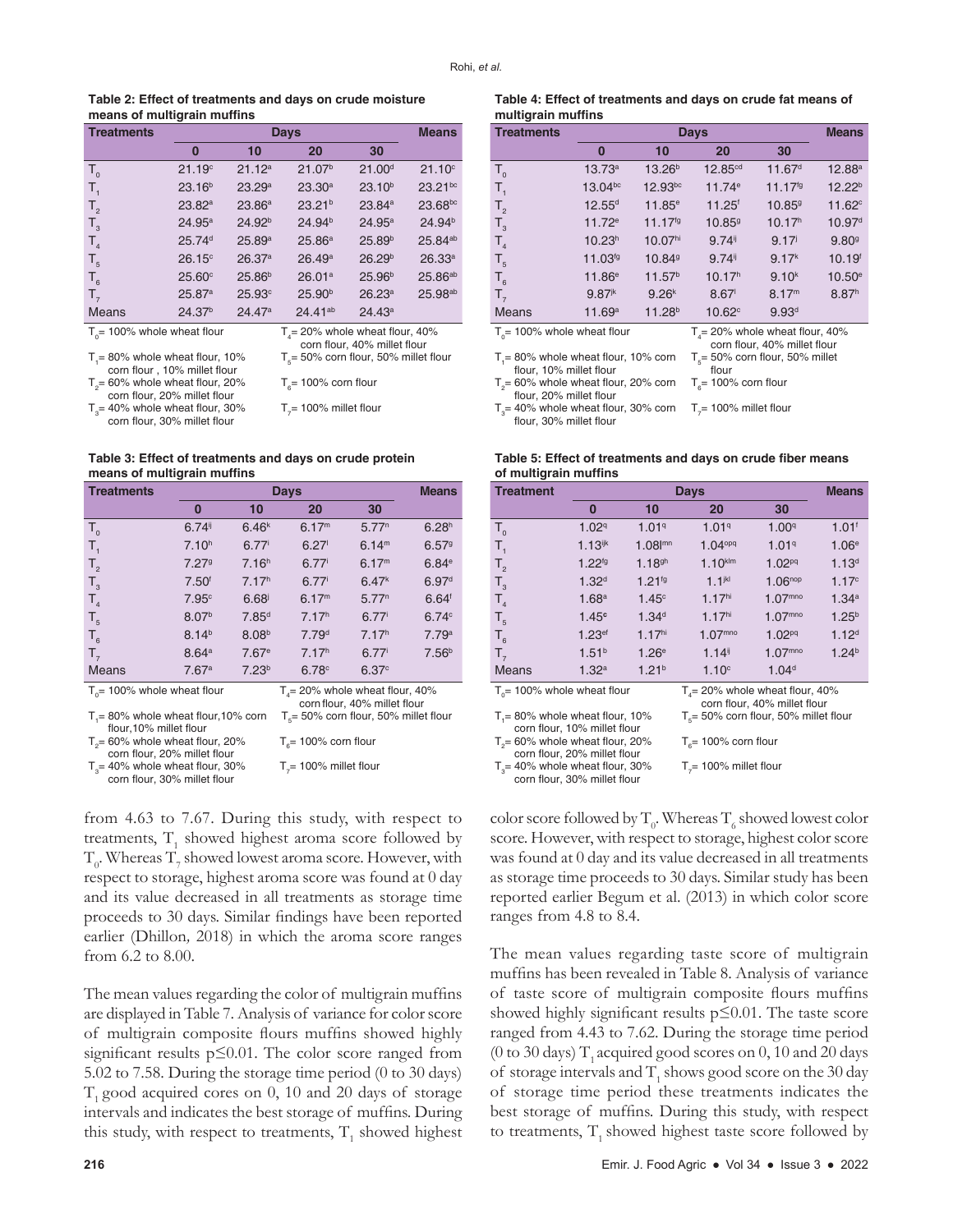$T_{0}$ . Whereas  $T_{7}$  showed lowest taste score. However, with respect to storage, highest taste score was found at 0 day and its value decreased in all treatments as storage time proceeds to 30 days. Similar study have been reported earlier (Olagunju, 2019) in which taste score ranges from 4.86 to 7.65.

The mean values of texture score of multigrain composite flours muffins are presented in Table 9. Analysis of variance of texture score of multigrain composite flours muffins showed highly significant results p≤0.01. The texture score ranged from 4.58 to 7.28. During the storage time period (0 to 30 days)  $T_0$  acquired good scores on 0, 10, 20 and 30 days of storage intervals and indicates the best storage of muffins. During this study, with respect to treatments,  $\mathrm{T}_\mathrm{0}$  showed highest texture score. Whereas  $\mathrm{T}_\mathrm{6}$  showed lowest texture score. However, with respect to storage, highest

| Table 6: Effect of treatments and days on aroma score of |  |
|----------------------------------------------------------|--|
| multigrain muffins                                       |  |

| <b>Treatments</b>                |                     | <b>Days</b>         |                                   |                              |                      |  |  |  |
|----------------------------------|---------------------|---------------------|-----------------------------------|------------------------------|----------------------|--|--|--|
|                                  | $\bf{0}$            | 10                  | 20                                | 30                           |                      |  |  |  |
| $T_{0}$                          | 8.22a               | 8.15 <sup>a</sup>   | $7.50$ abc                        | 6.50 <sup>de</sup>           | 7.59 <sup>ab</sup>   |  |  |  |
| $T_{1}$                          | 8.15 <sup>a</sup>   | 8.05 <sup>ab</sup>  | $7.50$ abc                        | 7.00 <sub>cd</sub>           | 7.67a                |  |  |  |
| $T_{2}$                          | $7.95^{ab}$         | 7.50 <sub>abc</sub> | 6.85 <sup>cd</sup>                | 6.50 <sup>de</sup>           | 7.20 <sup>b</sup>    |  |  |  |
| $T_{3}$                          | 7.50 <sub>abc</sub> | 7.25 <sub>bcd</sub> | 7.00 <sub>cd</sub>                | 5.00 <sup>hi</sup>           | 6.68c                |  |  |  |
| $T_{4}$                          | 6.50 <sup>de</sup>  | 6.00 <sup>ef</sup>  | 5.00 <sup>hi</sup>                | 4.00 <sup>j</sup>            | $5.37$ <sup>de</sup> |  |  |  |
| $T_{5}$                          | 6.00 <sup>ef</sup>  | 5.87efg             | 5.50 <sup>fgh</sup>               | 5.00 <sup>hi</sup>           | 5.59 <sup>d</sup>    |  |  |  |
| $T_{6}$                          | 5.50 <sup>fgh</sup> | 5.25fghi            | 5.15 <sup>ghi</sup>               | 4.75 <sup>hij</sup>          | 5.16 <sup>e</sup>    |  |  |  |
| $T_{7}$                          | 5.00 <sup>hi</sup>  | 4.75 <sup>hij</sup> | $4.63$ <sup>ij</sup>              | 4.15 <sup>i</sup>            | 4.63 <sup>1</sup>    |  |  |  |
| <b>Means</b>                     | 6.85a               | 6.60a               | 6.14 <sup>b</sup>                 | 5.36 <sup>c</sup>            |                      |  |  |  |
| $T_{0}$ = 100% whole wheat flour |                     |                     | $T4$ = 20% whole wheat flour, 40% | corn flour. 40% millet flour |                      |  |  |  |

 $T_{1}$ = 80% whole wheat flour, 10% corn flour, 10% millet flour  $\mathsf{T}_5$ = 50% corn flour, 50% millet flour  $T_{2}$ = 60% whole wheat flour, 20% corn  ${\mathsf T}_{\scriptscriptstyle 6}$ = 100% corn flour

- flour, 20% millet flour  $T_{3}$ = 40% whole wheat flour, 30% corn  $T_{7}$ = 100% millet flour
- flour, 30% millet flour

**Table 7: Effect of treatments and days on color score of multigrain muffins**

| <b>Treatments</b>                       |                       | <b>Days</b>           |                                      |                              |                      |  |  |
|-----------------------------------------|-----------------------|-----------------------|--------------------------------------|------------------------------|----------------------|--|--|
|                                         | 0                     | 10                    | 20                                   | 30                           |                      |  |  |
| $T_{o}$                                 | 8.55a                 | 8.51 <sup>a</sup>     | 7.00def                              | 6.00 <sup>ghi</sup>          | 7.51 <sup>a</sup>    |  |  |
| $T_{1}$                                 | 8.50 <sup>a</sup>     | 8.33 <sup>A</sup>     | 7.02def                              | 6.50 <sup>efgh</sup>         | 7.58 <sup>a</sup>    |  |  |
| $T_{2}$                                 | 8.00ab                | $7.84$ <sub>abc</sub> | 7.00def                              | 6.33 <sup>fgh</sup>          | 7.29a                |  |  |
| $T_{3}$                                 | 7.50 <sub>textb</sub> | 7.33 <sub>bcd</sub>   | 7.15 <sup>cde</sup>                  | $5.50$ <sup>ij</sup>         | 6.87 <sup>b</sup>    |  |  |
| T <sub>4</sub>                          | 6.00 <sup>ghi</sup>   | $5.50$ <sup>ij</sup>  | $5.00$ jk                            | 4.50 <sup>k</sup>            | $5.25$ <sup>de</sup> |  |  |
| $T_{5}$                                 | 7.00 <sup>def</sup>   | 6.75 <sup>defg</sup>  | 6.50 <sup>efgh</sup>                 | $5.50$ <sup>ij</sup>         | 6.43c                |  |  |
| $T_{6}$                                 | $5.50$ <sup>ij</sup>  | $5.33^{i}$            | $5.00^{jk}$                          | $4.25^{k}$                   | 5.02 <sup>e</sup>    |  |  |
| $T_{7}$                                 | 6.00 <sup>ghi</sup>   | 5.75 <sup>hij</sup>   | 5.50                                 | $5.00^{jk}$                  | 5.56 <sup>d</sup>    |  |  |
| <b>Means</b>                            | 7.13a                 | 6.91a                 | 6.27 <sup>b</sup>                    | 5.44c                        |                      |  |  |
| $T_{\text{S}}$ = 100% whole wheat flour |                       |                       | $T_{4}$ = 20% whole wheat flour, 40% | corn flour. 40% millet flour |                      |  |  |

 $T_1 = 80\%$  whole wheat flour, 10% corn flour, 10% millet flour

flour  ${\mathsf T}_{{\scriptscriptstyle 6}}$ = 100% corn flour

 $T_s$ = 50% corn flour, 50% millet

 $T_{2}$ = 60% whole wheat flour, 20% corn flour, 20% millet flour  $T_{3}$ = 40% whole wheat flour, 30% corn

flour, 30% millet flour  $T_{7}$ = 100% millet flour texture score was found at 0 day and its value decreased in all treatments as storage time proceeds to 30 days. Similar study have been reported earlier (Pooja, 2019) in which texture score ranges from 6.5 to 8.3.

The mean values regarding overall acceptability are revealed in Table 10. Analysis of variance for overall acceptability score of multigrain composite flours muffins showed highly significant results p≤0.01. The overall acceptability score ranged from 5.05 to 7.50. During the storage time period (0 to 30 days)  $T<sub>1</sub>$  acquired good scores on 0, 10 and 20 days of storage intervals and  $\mathrm{T}_\mathrm{1}$  shows good score on the 30 day of storage time period these treatments indicates the best storage of muffins. During this study, with respect to treatments,  $T_0$  showed highest overall acceptability score followed by  $T_3$ . Whereas  $T_7$  showed lowest overall acceptability score. However, with respect

| Table 8: Effect of treatments and days on taste score of |  |  |
|----------------------------------------------------------|--|--|
| multigrain muffins                                       |  |  |

| <b>Treatments</b>                                                 |                       | <b>Days</b>          |                                                                  |                       |                   |  |
|-------------------------------------------------------------------|-----------------------|----------------------|------------------------------------------------------------------|-----------------------|-------------------|--|
|                                                                   | 0                     | 10                   | 20                                                               | 30                    |                   |  |
| $T_{0}$                                                           | $8.25^{ab}$           | $8.21^{ab}$          | 7.82ab                                                           | $6.23$ <sup>efg</sup> | 7.62 <sup>a</sup> |  |
| Т,                                                                | 8.50 <sup>a</sup>     | $8.25^{ab}$          | $7.95^{ab}$                                                      | 6.50 <sup>ef</sup>    | 7.80 <sup>a</sup> |  |
| T <sub>2</sub>                                                    | 8.00ab                | $7.75$ abc           | 6.25 <sup>efg</sup>                                              | 6.00 <sup>fgh</sup>   | 7.00 <sup>b</sup> |  |
| $T_{3}$                                                           | 7.50 <sub>bcd</sub>   | 7.00 <sub>cde</sub>  | $6.87$ <sup>de</sup>                                             | 5.50 <sup>ghi</sup>   | 6.71 <sup>b</sup> |  |
| T <sub>4</sub>                                                    | 6.00 <sup>fgh</sup>   | 5.75 <sup>fghi</sup> | 5.50 <sup>ghi</sup>                                              | 4.00 <sup>1</sup>     | 5.31 <sup>c</sup> |  |
| T <sub>5</sub>                                                    | 6.00 <sup>fgh</sup>   | 5.50 <sup>ghi</sup>  | 5.25 <sup>hij</sup>                                              | 4.50 <sup>jkl</sup>   | 5.31c             |  |
| $T_{6}$                                                           | 6.00 <sup>fgh</sup>   | 5.75fghi             | 5.50 <sup>ghi</sup>                                              | $5.00$ <sup>ijk</sup> | 5.56c             |  |
| $T_{7}$                                                           | $5.00$ <sup>ijk</sup> | 4.50 <sup>ikl</sup>  | $4.25^{kl}$                                                      | 4.00 <sup>1</sup>     | 4.43 <sup>d</sup> |  |
| <b>Means</b>                                                      | 6.90a                 | 6.58 <sup>b</sup>    | 6.17c                                                            | 5.21 <sup>d</sup>     |                   |  |
| $To$ = 100% whole wheat flour                                     |                       |                      | $T4= 20%$ whole wheat flour, 40%<br>corn flour, 40% millet flour |                       |                   |  |
| $T = 80\%$ whole wheat flour, 10% corn<br>flour, 10% millet flour |                       |                      | $T_s$ = 50% corn flour, 50% millet<br>flour                      |                       |                   |  |
| $To= 60\%$ whole wheat flour, 20% corn                            |                       |                      | $Ta = 100\%$ corn flour                                          |                       |                   |  |

flour, 30% millet flour

flour, 20% millet flour

 ${\sf T}_{\sf a}$ = 40% whole wheat flour, 30% corn  $\mathsf{T}_{7}$ = 100% millet flour

**Table 9: Effect of treatments and days on texture score of multigrain muffins**

| <b>Treatments</b>                    |                      |                        | <b>Means</b>                      |                       |                   |
|--------------------------------------|----------------------|------------------------|-----------------------------------|-----------------------|-------------------|
|                                      | $\bf{0}$             | 10                     | 20                                | 30                    |                   |
| $T_{0}$                              | 7.82 <sup>a</sup>    | $7.75^{ab}$            | 7.00 <sub>bcde</sub>              | 6.58 <sup>defg</sup>  | 7.28 <sup>a</sup> |
| $T_{1}$                              | $7.50$ abc           | $7.33a$ <sub>bcd</sub> | 7.00 <sub>bcde</sub>              | 6.00fghi              | $6.95^{ab}$       |
| $T_{2}$                              | 7.00 <sub>bcde</sub> | 6.85 <sub>cde</sub>    | 6.50 <sup>efgh</sup>              | 6.25 <sup>efghi</sup> | $6.65^{bc}$       |
| $T_{3}$                              | 7.00 <sub>bcde</sub> | 6.75 <sup>cdef</sup>   | 6.50 <sup>efgh</sup>              | 5.00 <sup>ikl</sup>   | 6.31 <sup>c</sup> |
| T <sub>4</sub>                       | 6.50 <sup>efgh</sup> | 6.00fghi               | 5.75 <sup>hij</sup>               | 5.00 <sup>ikl</sup>   | 5.81 <sup>d</sup> |
| $T_{5}$                              | 6.00fghi             | 5.00 <sup>ikl</sup>    | 4.50 <sup>lm</sup>                | 4.00 <sup>m</sup>     | 4.87e             |
| $T_{6}$                              | 5.00 <sup>jkl</sup>  | $4.85^{kl}$            | 4.50 <sup>lm</sup>                | 4.00 <sup>m</sup>     | 4.58 <sup>e</sup> |
| $T_{7}$                              | 6.00fghi             | 5.85 <sup>ghi</sup>    | $5.50$ ijk                        | 5.00 <sup>ikl</sup>   | 5.58 <sup>d</sup> |
| <b>Means</b>                         | 6.60a                | 6.29 <sup>b</sup>      | 5.90 <sup>c</sup>                 | 5.22 <sup>d</sup>     |                   |
| $T_{\rm s}$ = 100% whole wheat flour |                      |                        | $T = 20\%$ whole wheat flour, 40% |                       |                   |

 $T_{0}$ = 100% whole wheat flour  $T_{4}$ 

flour, 20% millet flour

 $T_{1}$ = 80% whole wheat flour, 10% corn flour, 10% millet flour  $T_{2}$ = 60% whole wheat flour, 20% corn

 ${\mathsf T}_{{\scriptscriptstyle 6}}$ = 100% corn flour

 $T_{3}$  = 40% whole wheat flour, 30% corn flour, 30% millet flour

corn flour, 40% millet flour

 $T_{5}$ = 50% corn flour, 50% millet

flour

 $T_{7}$ = 100% millet flour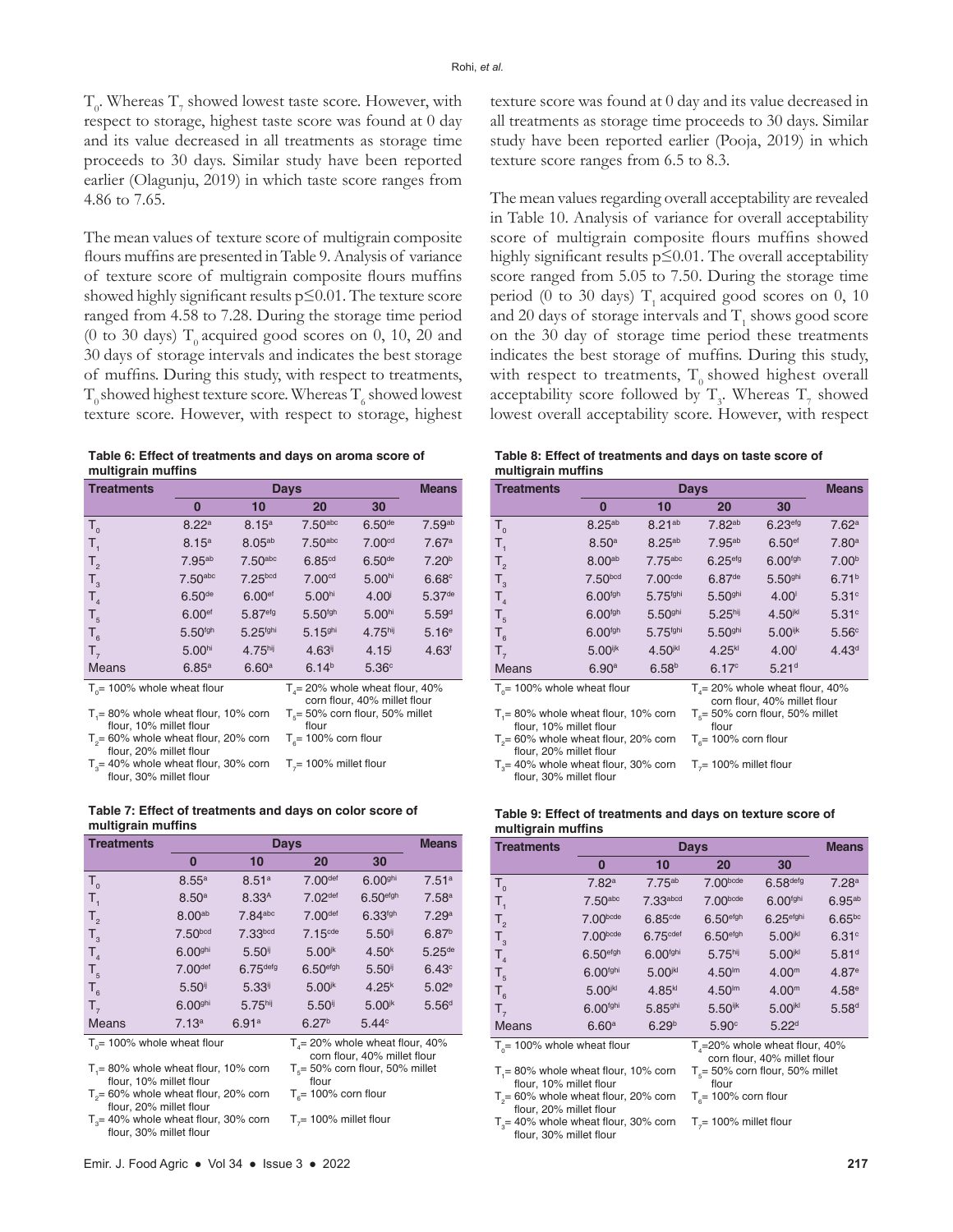| Table 10: Effect of treatments and days on overall |  |
|----------------------------------------------------|--|
| acceptability score of multigrain muffins          |  |

| <b>Treatments</b>                                                              |                         | <b>Means</b>           |                        |                      |                    |  |
|--------------------------------------------------------------------------------|-------------------------|------------------------|------------------------|----------------------|--------------------|--|
|                                                                                | 0                       | 10                     | 20                     | 30                   |                    |  |
| $T_{0}$                                                                        | 8.21a                   | 8.15ab                 | 7.33 <sup>cdef</sup>   | 6.32 <sup>ghi</sup>  | 7.50 <sup>a</sup>  |  |
| $\mathsf{T}_{\scriptscriptstyle{1}}$                                           | 8.162ab                 | 7.99abc                | 7.36 <sub>bcdef</sub>  | 6.50 <sup>ghi</sup>  | 7.50 <sup>a</sup>  |  |
| T <sub>2</sub>                                                                 | $7.73$ abcd             | $7.48$ abcde           | 6.65 <sup>fgh</sup>    | 6.27 <sup>ghij</sup> | 7.03 <sup>b</sup>  |  |
| $T_{3}$                                                                        | 7.37 <sub>bcdef</sub>   | 7.08defg               | 6.88 <sup>efgh</sup>   | $5.25l$ mno          | 6.64 <sup>b</sup>  |  |
| T <sub>4</sub>                                                                 | $6.25$ hijk             | 5.81 <sup>ijkl</sup>   | 5.31 <sup>lmno</sup>   | 4.37 <sup>p</sup>    | 5.43 <sup>cd</sup> |  |
| T <sub>5</sub>                                                                 | 6.25 <sup>hijk</sup>    | 5.78ijklm              | $5.43$ <sup>klmn</sup> | $4.75^{nop}$         | 5.55c              |  |
| $T_{6}$                                                                        | $5.50$ ikimn            | $5.29$ <sup>Imno</sup> | 5.03 <sup>lmnop</sup>  | 4.50 <sup>op</sup>   | 5.08 <sup>d</sup>  |  |
| $T_{7}$                                                                        | $5.50$ <sup>jklmn</sup> | 5.21 <sup>lmno</sup>   | $4.97$ <sup>mnop</sup> | 4.53 <sup>op</sup>   | 5.05 <sup>d</sup>  |  |
| <b>Means</b>                                                                   | 6.87a                   | 6.60 <sup>a</sup>      | 6.12 <sup>b</sup>      | 5.31c                |                    |  |
| $To$ = 100% whole wheat flour<br>$T4$ = 20% whole wheat flour, 40%             |                         |                        |                        |                      |                    |  |
| corn flour, 40% millet flour                                                   |                         |                        |                        |                      |                    |  |
| $T_1 = 80\%$ whole wheat flour, 10% corn<br>$T_s$ = 50% corn flour, 50% millet |                         |                        |                        |                      |                    |  |
| flour. 10% millet flour<br>flour                                               |                         |                        |                        |                      |                    |  |

flour, 10% millet flour<br>T<sub>2</sub>= 60% whole wheat flour, 20% corn flour<br>T<sub>6</sub>= 100% corn flour

flour, 20% millet flour  $T_{3}$ = 40% whole wheat flour, 30% corn flour, 30% millet flour  $T_{7}$ = 100% millet flour

to storage, highest overall acceptability score was found at 0 day and its value decreased in all treatments as storage time proceeds to 30 days. Similar studies have been reported earlier (Odunlade*,* 2017) in which the overall acceptability ranges from 4.4 to 8.7.

## **CONCLUSION**

It has been concluded that treatments  $T$ , (40% wheat flour,  $30\%$  maize and millet flour each) and T<sub>4</sub> (20% wheat flour, 40% maize and millet flour each) have abilities to provide great nutrient level with high scores for sensory attributes. The flours from other grains incorporated in muffins proved to be a source of more nutrients and improved overall acceptability. These muffins can be consumed by persons with more ease who are unable to digest wheat products due to certain reasons. Product developed in present study helped to utilize neglected grains (maize and millet) efficiently. So these are healthier options as compared to standard muffin.

#### **Authors contribution**

All work done has been completed by corresponding author and coauthors Author MR designed the experiments and plan all the study. MAS and BS conducted the experiments. MR, MAS and BS performed the storage study and analyzed the data. MR and MAS wrote the manuscript and ST done the proof reading. MR revised the manuscript. All authors provided the financial support. All authors have read and agreed to the published version of the manuscript.

# **REFERENCES**

AACC. 2009. Approved method of the American Association of Cereal Chemists. 10<sup>th</sup> ed. AACC International; American Association of

- Awolu, O. O., R. O. Osemeke and B. O. T. Ifesan. 2016. Antioxidant, functional and rheological properties of optimized composite flour, consisting wheat and amaranth seed, brewers' spent grain and apple pomace. J. Food Sci. Technol. 53: 1151-1163.
- Begum, R., M. J. Uddin, M. A. Rahman and M. S. Islam. 2013. Comparative study on the development of maize flour based composite bread. J. Bangladesh Agric Univ. 11: 133-139.
- Devi, P. B., R. Vijayabharathi, S. Sathyabama, N. G. Malleshi and V. B. Priyadarisini. 2014. Health benefits of finger millet (*Eleusine coracana* L.) polyphenols and dietary fiber: A review. J. Food Sci. Technol. 51: 1021-1040.
- Dewettinck, K., F. Van Bockstaele, B. Kuhne, D. Van de Walle, T. M. Courtens and X. Gellynck. 2008. Nutritional value of bread: Influence of processing, food interaction and consumer perception. J. Cereal Sci. 48: 243-257.
- Dhillon, K. P and T. Beenu. 2018. Muffins incorporated with multiple blend functional ingeridients: Development, sensory evaluation, proximate composition and total antioxidant activity. JAFT. 3: 122-126.
- Henry, R., J. Rangan and P. A. Furtado. 2016. Functional cereals for production in new and variable climates. Curr Opin Ion Plant Biol. 30: 11-18.
- Li, Q., S. J. Lee and H. J. Chung. 2017. Quality characteristics of muffins made with legume and wheat flour blends. Korean J. Food Sci. Technol. 49: 638-643.
- Mandge, H. M., S. Sharma and B. N. Dar. 2014. Instant multigrain porridge: Effect of cooking treatment on physicochemical and functional properties. J. Food Sci. Technol. 5: 97-103.
- Montgomery, D. C. 2017. Design and Analysis of Experiments. 7<sup>th</sup> ed. Honkon, NJ, USA: John Wiley and Sons. Inc. p1-656.
- Nigham, V., S.Nambiar, V. S. Tuteja, S. R. Desai and B. Chakravorty. 2013. Effect of wheat ARF treatment on the baking quality of whole wheat flours of the selected varieties of wheat. J. Appl. Pharm. Sci. 3: 139-145.
- Odunlade, T. V., A. A. Famuwagun, K. A. Taiwo, S. O. Gbadamosi, D. J. Oyedele and O. C. Adebooye. 2017. Chemical composition and quality characteristics of wheat bread supplemented with leafy vegetable powders. J. Food Qual. 2017: 9536716.
- Odusola, K. B., F. F. Ilesanmi and O. A. Akinloye. 2013. Assessment of nutritional composition and antioxidant ability of pearl millet (*Pennisetum glaucum*). Am. J. Res. Commun. 1: 262-272.
- Olagunju, A. I. 2019. Influence of whole wheat flour substitution and sugar replacement with natural sweetener on nutritional composition and glycaemic properties of multigrain bread. Prev. Nutr. Food Sci. 24: 456-467.
- Olanipekun, O. T., O. A. Olapade, P. Suleiman and S. O. Ojo. 2015. Nutrient and sensory analysis of abari made from composite mixture of kidney bean flour and maize flour. SJFS. 4: 19-23.
- Olaoye, O. A., A. Onilade and A. A. Onilude. 2008. Microbiological, proximate analysis and sensory evaluation of baked product from blends of wheat-breadfruit flours. Afr. J. Food Agric. Nutr. 8: 192-203.
- Onipe, O. O., A. I. Jideaniand and D. Beswa. 2015. Composition and functionality of wheat bran and its application in some cereal food products. Int. J. Food Sci. Technol. 50: 2509-2518.
- Otunola, E. T., E. O. Sunny-Roberts, J. A. Adejuyitan and A. O. Famakinwa. 2012. Effects of addition of partially defatted groundnut paste on some Properties of "kokoro" (a popular snack made from maize paste). Agric. Biol. J. North Am. 3: 280- 286.
- Pooja, K. and V. Paul. 2019. Quality characteristics and antioxidant